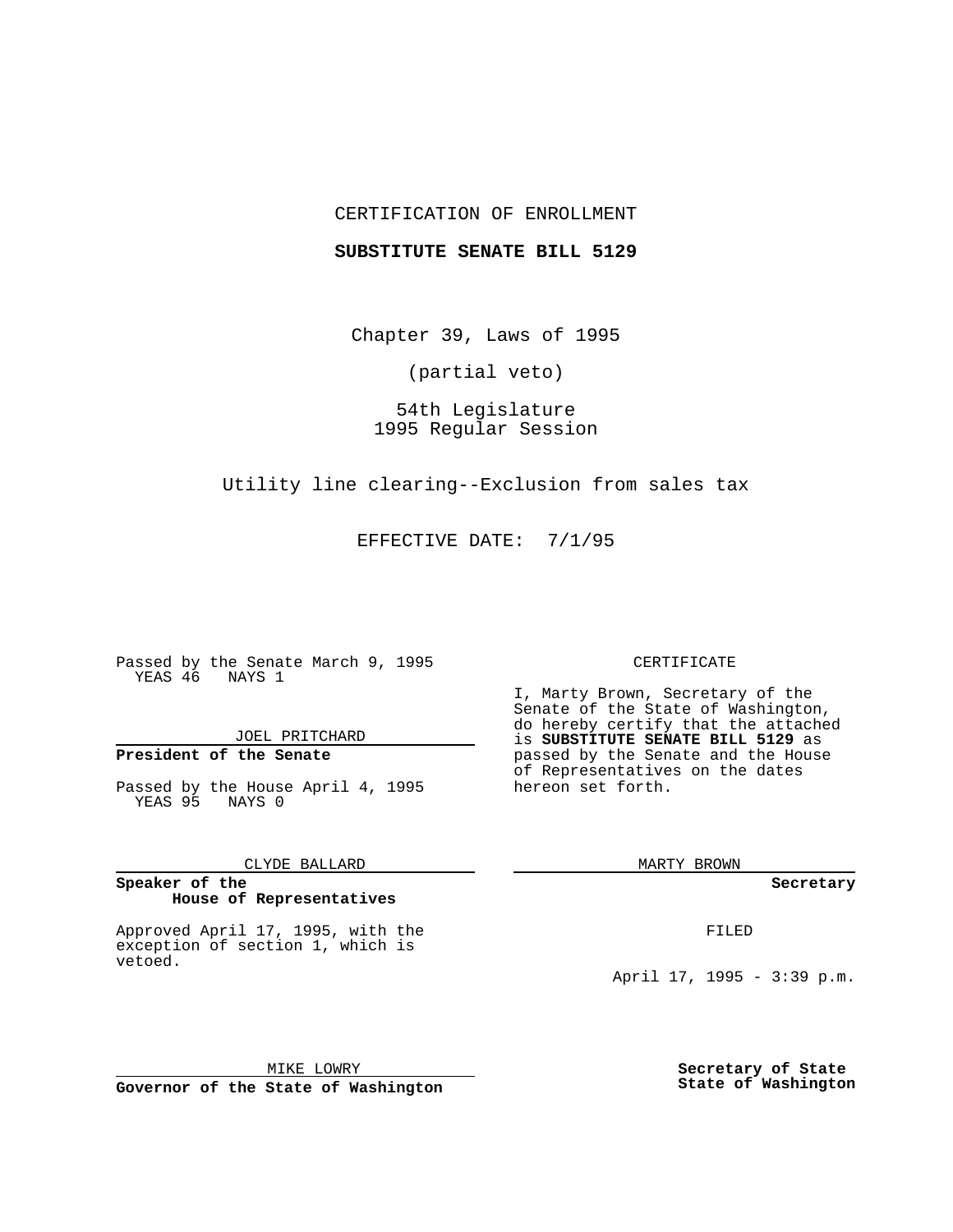# **SUBSTITUTE SENATE BILL 5129** \_\_\_\_\_\_\_\_\_\_\_\_\_\_\_\_\_\_\_\_\_\_\_\_\_\_\_\_\_\_\_\_\_\_\_\_\_\_\_\_\_\_\_\_\_\_\_

\_\_\_\_\_\_\_\_\_\_\_\_\_\_\_\_\_\_\_\_\_\_\_\_\_\_\_\_\_\_\_\_\_\_\_\_\_\_\_\_\_\_\_\_\_\_\_

Passed Legislature - 1995 Regular Session

## **State of Washington 54th Legislature 1995 Regular Session**

**By** Senate Committee on Ways & Means (originally sponsored by Senators McCaslin, West and Snyder; by request of Department of Revenue)

Read first time 02/20/95.

1 AN ACT Relating to excluding utility line clearing from the 2 definition of retail sale; amending RCW 82.04.050; creating a new 3 section; providing an effective date; and declaring an emergency.

4 BE IT ENACTED BY THE LEGISLATURE OF THE STATE OF WASHINGTON:

5 \*NEW SECTION. Sec. 1. In 1993, the legislature extended retail sales taxes to discretionary spending on landscape maintenance and horticultural services. The legislature did not intend to extend, nor did it believe it was extending, retail sales taxes to pruning, trimming, repairing, removing, and clearing of trees and brush near electric distribution or transmission lines or equipment by, or at the direction of, an electric utility. The latter activities generally require nondiscretionary expenditures by electric utilities in the interests of public safety and minimizing unplanned power 14 interruptions.

 The legislature finds that the department of revenue misinterpreted 16 the intent of the legislature by adopting a rule extending retail sales taxes to pruning, trimming, repairing, removing, and clearing of trees and brush near electric distribution or transmission lines or equipment, performed by, or at the direction of, an electric utility.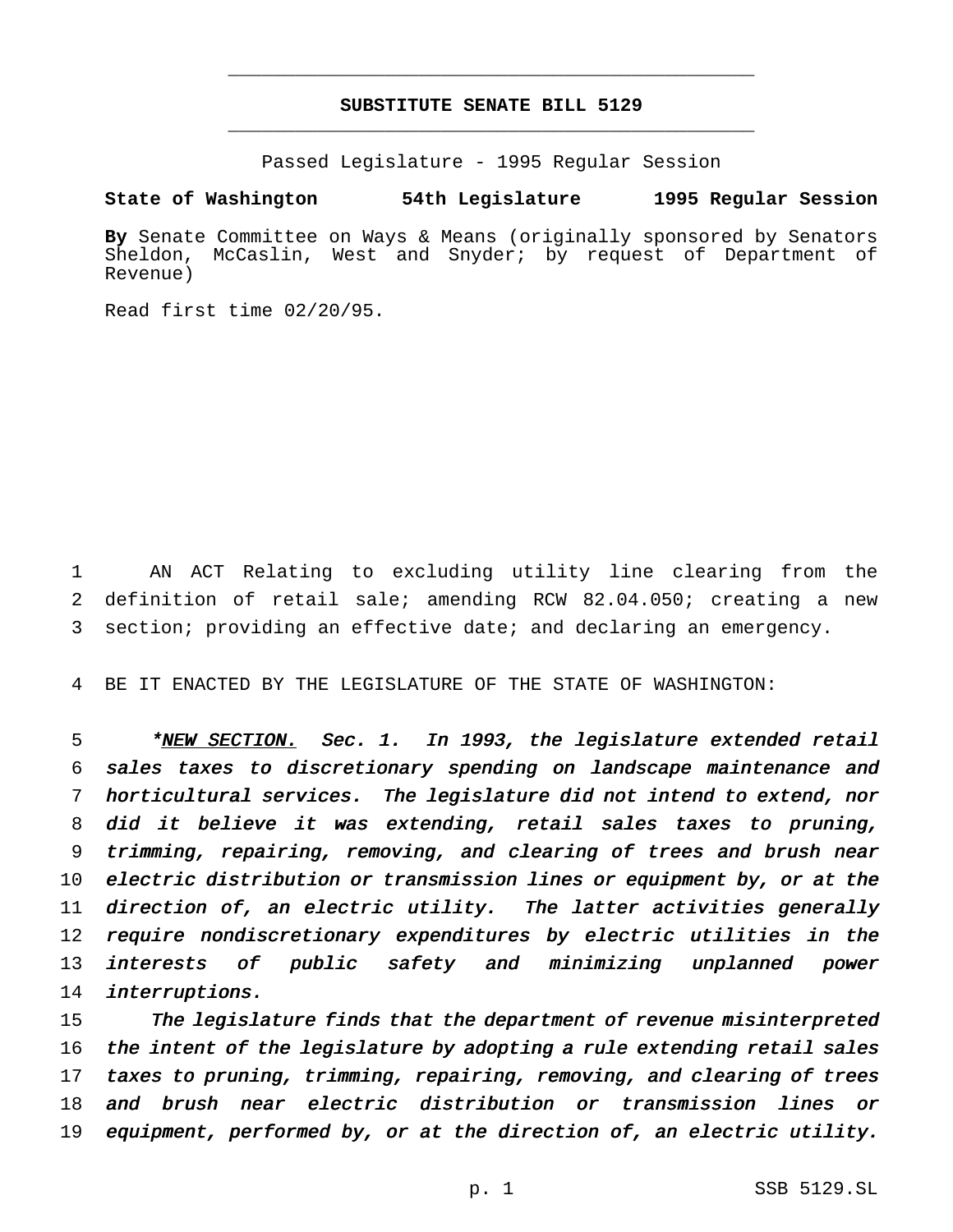1 It is therefore the intent of section 2 of this act to clarify that these activities are not subject to the sales tax.

**\*Sec. 1 was vetoed. See message at end of chapter.**

 **Sec. 2.** RCW 82.04.050 and 1993 sp.s. c 25 s 301 are each amended to read as follows:

 (1) "Sale at retail" or "retail sale" means every sale of tangible personal property (including articles produced, fabricated, or imprinted) to all persons irrespective of the nature of their business and including, among others, without limiting the scope hereof, persons who install, repair, clean, alter, improve, construct, or decorate real or personal property of or for consumers other than a sale to a person who presents a resale certificate under RCW 82.04.470 and who:

 (a) Purchases for the purpose of resale as tangible personal property in the regular course of business without intervening use by such person; or

 (b) Installs, repairs, cleans, alters, imprints, improves, constructs, or decorates real or personal property of or for consumers, if such tangible personal property becomes an ingredient or component of such real or personal property without intervening use by such person; or

 (c) Purchases for the purpose of consuming the property purchased in producing for sale a new article of tangible personal property or substance, of which such property becomes an ingredient or component or is a chemical used in processing, when the primary purpose of such chemical is to create a chemical reaction directly through contact with an ingredient of a new article being produced for sale; or

 (d) Purchases for the purpose of consuming the property purchased in producing ferrosilicon which is subsequently used in producing magnesium for sale, if the primary purpose of such property is to create a chemical reaction directly through contact with an ingredient of ferrosilicon; or

 (e) Purchases for the purpose of providing the property to consumers as part of competitive telephone service, as defined in RCW 82.04.065. The term shall include every sale of tangible personal property which is used or consumed or to be used or consumed in the performance of any activity classified as a "sale at retail" or "retail sale" even though such property is resold or utilized as provided in (a), (b), (c), (d), or (e) of this subsection following such use. The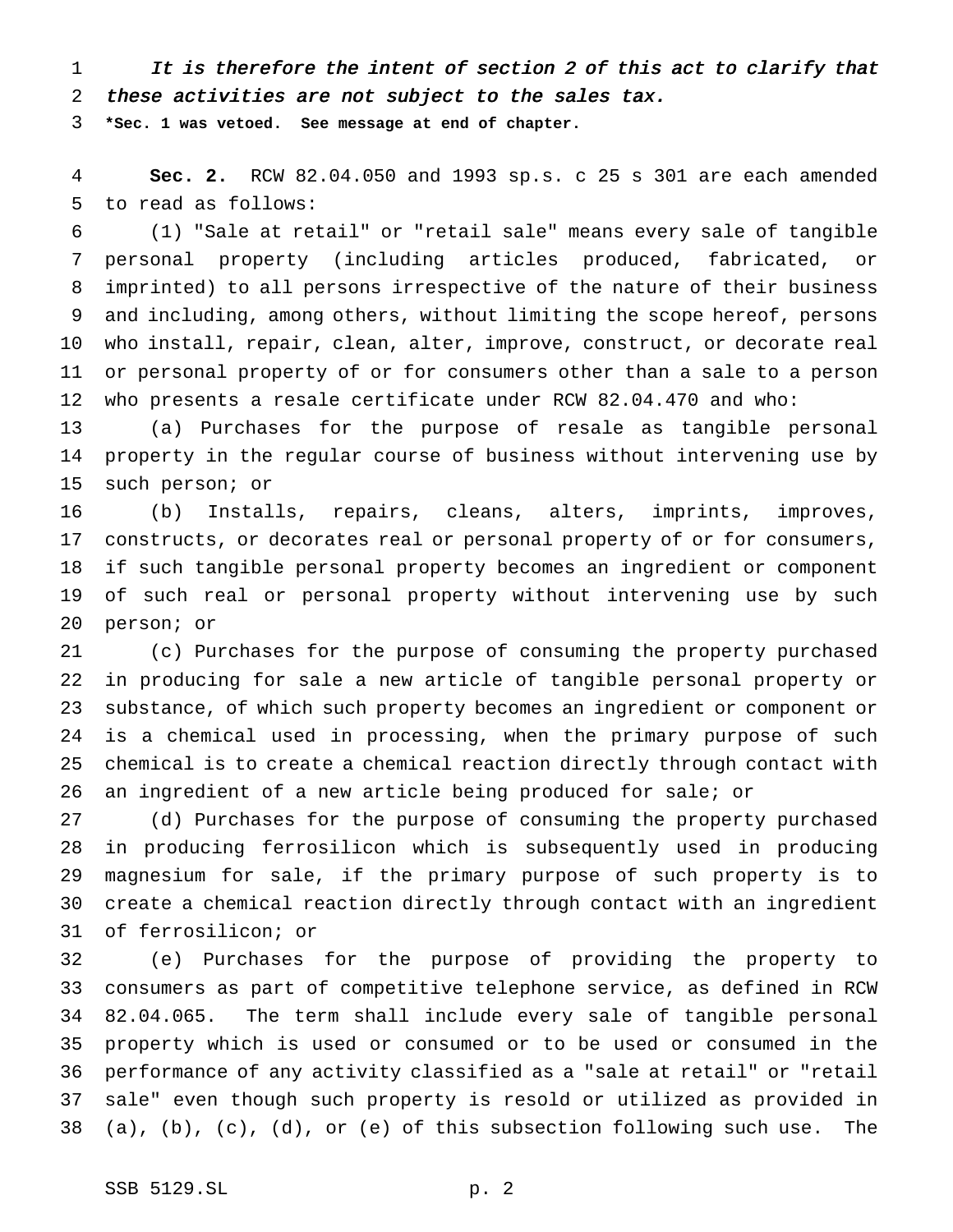term also means every sale of tangible personal property to persons engaged in any business which is taxable under RCW 82.04.280 (2) and (7) and 82.04.290.

 (2) The term "sale at retail" or "retail sale" shall include the sale of or charge made for tangible personal property consumed and/or for labor and services rendered in respect to the following:

 (a) The installing, repairing, cleaning, altering, imprinting, or improving of tangible personal property of or for consumers, including charges made for the mere use of facilities in respect thereto, but excluding sales of laundry service to members by nonprofit associations composed exclusively of nonprofit hospitals, and excluding services rendered in respect to live animals, birds and insects;

 (b) The constructing, repairing, decorating, or improving of new or existing buildings or other structures under, upon, or above real property of or for consumers, including the installing or attaching of any article of tangible personal property therein or thereto, whether or not such personal property becomes a part of the realty by virtue of installation, and shall also include the sale of services or charges made for the clearing of land and the moving of earth excepting the mere leveling of land used in commercial farming or agriculture;

 (c) The charge for labor and services rendered in respect to constructing, repairing, or improving any structure upon, above, or under any real property owned by an owner who conveys the property by title, possession, or any other means to the person performing such construction, repair, or improvement for the purpose of performing such construction, repair, or improvement and the property is then reconveyed by title, possession, or any other means to the original owner;

 (d) The sale of or charge made for labor and services rendered in respect to the cleaning, fumigating, razing or moving of existing buildings or structures, but shall not include the charge made for janitorial services; and for purposes of this section the term "janitorial services" shall mean those cleaning and caretaking services ordinarily performed by commercial janitor service businesses including, but not limited to, wall and window washing, floor cleaning and waxing, and the cleaning in place of rugs, drapes and upholstery. The term "janitorial services" does not include painting, papering, repairing, furnace or septic tank cleaning, snow removal or sandblasting;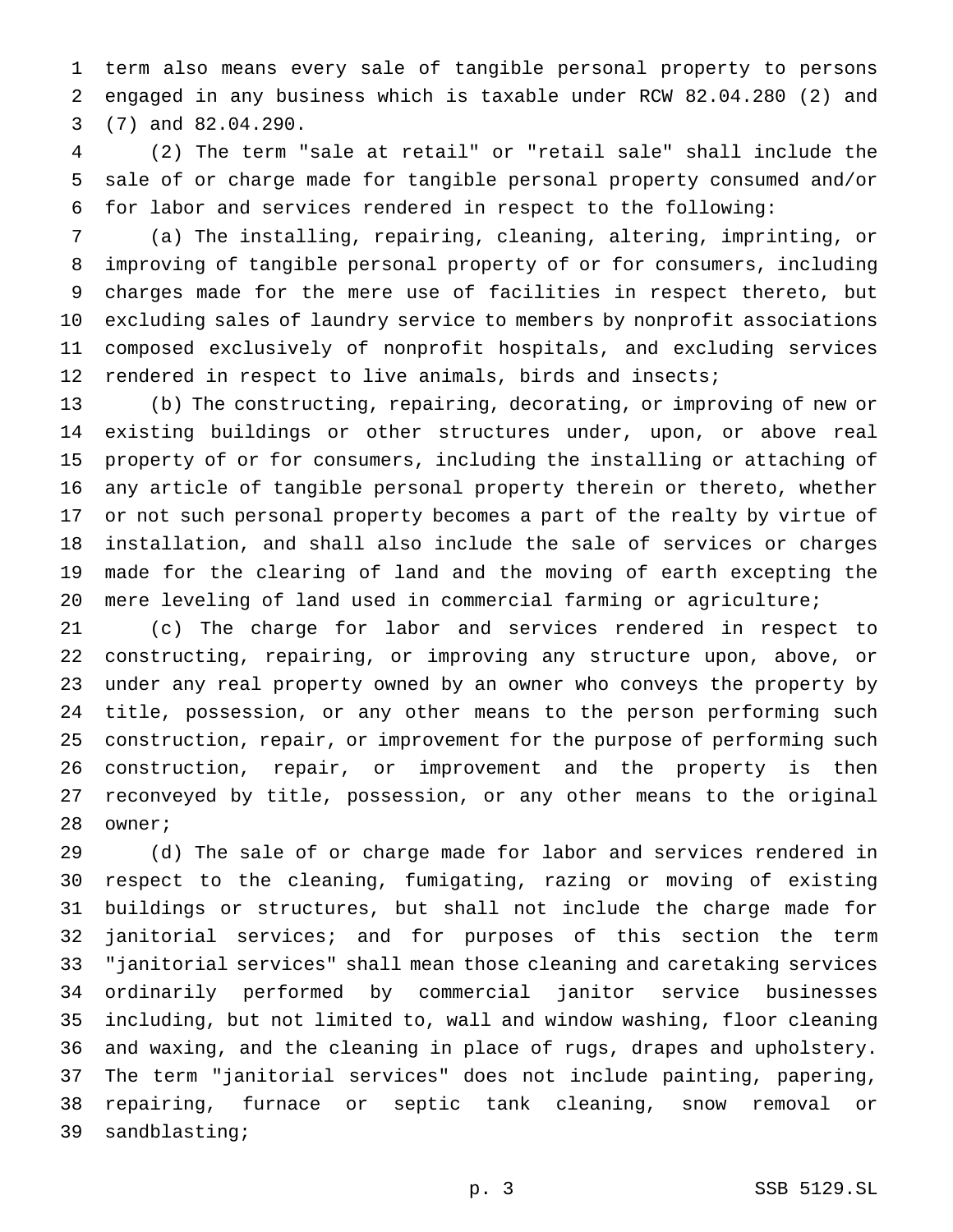(e) The sale of or charge made for labor and services rendered in respect to automobile towing and similar automotive transportation services, but not in respect to those required to report and pay taxes under chapter 82.16 RCW;

 (f) The sale of and charge made for the furnishing of lodging and all other services by a hotel, rooming house, tourist court, motel, trailer camp, and the granting of any similar license to use real property, as distinguished from the renting or leasing of real property, and it shall be presumed that the occupancy of real property for a continuous period of one month or more constitutes a rental or lease of real property and not a mere license to use or enjoy the same; (g) The sale of or charge made for tangible personal property, labor and services to persons taxable under (a), (b), (c), (d), (e), and (f) of this subsection when such sales or charges are for property, labor and services which are used or consumed in whole or in part by such persons in the performance of any activity defined as a "sale at retail" or "retail sale" even though such property, labor and services may be resold after such use or consumption. Nothing contained in this subsection shall be construed to modify subsection (1) of this section and nothing contained in subsection (1) of this section shall be construed to modify this subsection.

 (3) The term "sale at retail" or "retail sale" shall include the sale of or charge made for personal, business, or professional services including amounts designated as interest, rents, fees, admission, and other service emoluments however designated, received by persons engaging in the following business activities:

 (a) Amusement and recreation services including but not limited to golf, pool, billiards, skating, bowling, ski lifts and tows, and others;

(b) Abstract, title insurance, and escrow services;

- (c) Credit bureau services;
- 

(d) Automobile parking and storage garage services;

 (e) Landscape maintenance and horticultural services but excluding 34 (i) horticultural services provided to farmers and (ii) pruning, trimming, repairing, removing, and clearing of trees and brush near electric transmission or distribution lines or equipment, if performed 37 by or at the direction of an electric utility;

 (f) Service charges associated with tickets to professional sporting events;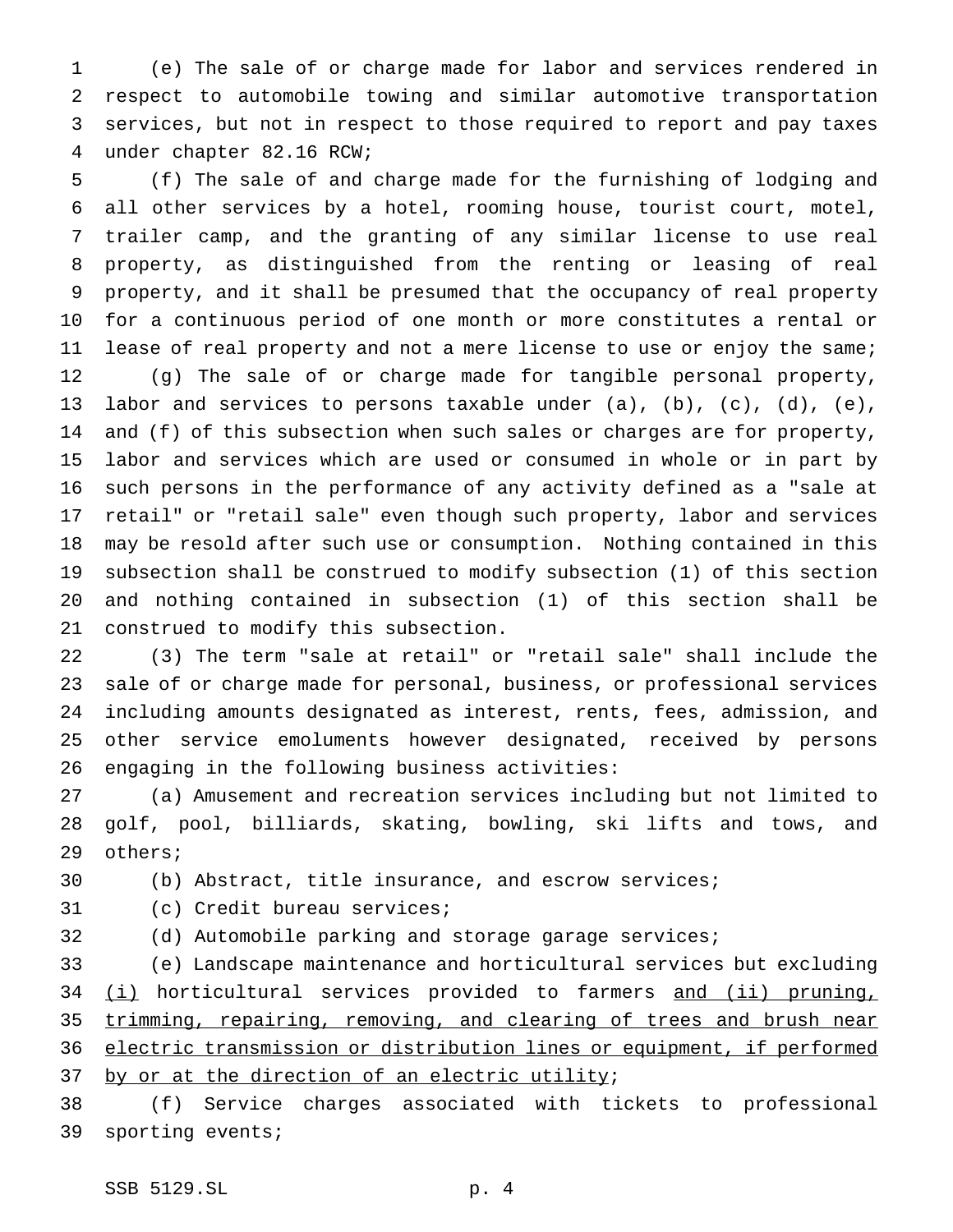- 
- (g) Guided tours and guided charters; and

 (h) The following personal services: Physical fitness services, tanning salon services, tattoo parlor services, massage services, steam bath services, turkish bath services, escort services, and dating services.

 (4) The term shall also include the renting or leasing of tangible personal property to consumers and the rental of equipment with an operator.

 (5) The term shall also include the providing of telephone service, as defined in RCW 82.04.065, to consumers.

 (6) The term shall not include the sale of or charge made for labor and services rendered in respect to the building, repairing, or improving of any street, place, road, highway, easement, right of way, mass public transportation terminal or parking facility, bridge, tunnel, or trestle which is owned by a municipal corporation or political subdivision of the state or by the United States and which is used or to be used primarily for foot or vehicular traffic including mass transportation vehicles of any kind.

 (7) The term shall also not include sales of feed, seed, seedlings, fertilizer, agents for enhanced pollination including insects such as bees, and spray materials to persons who participate in the federal conservation reserve program or its successor administered by the United States department of agriculture, or to farmers for the purpose of producing for sale any agricultural product, nor shall it include sales of chemical sprays or washes to persons for the purpose of post- harvest treatment of fruit for the prevention of scald, fungus, mold, or decay.

 (8) The term shall not include the sale of or charge made for labor and services rendered in respect to the constructing, repairing, decorating, or improving of new or existing buildings or other structures under, upon, or above real property of or for the United States, any instrumentality thereof, or a county or city housing authority created pursuant to chapter 35.82 RCW, including the installing, or attaching of any article of tangible personal property therein or thereto, whether or not such personal property becomes a part of the realty by virtue of installation. Nor shall the term include the sale of services or charges made for the clearing of land and the moving of earth of or for the United States, any instrumentality thereof, or a county or city housing authority.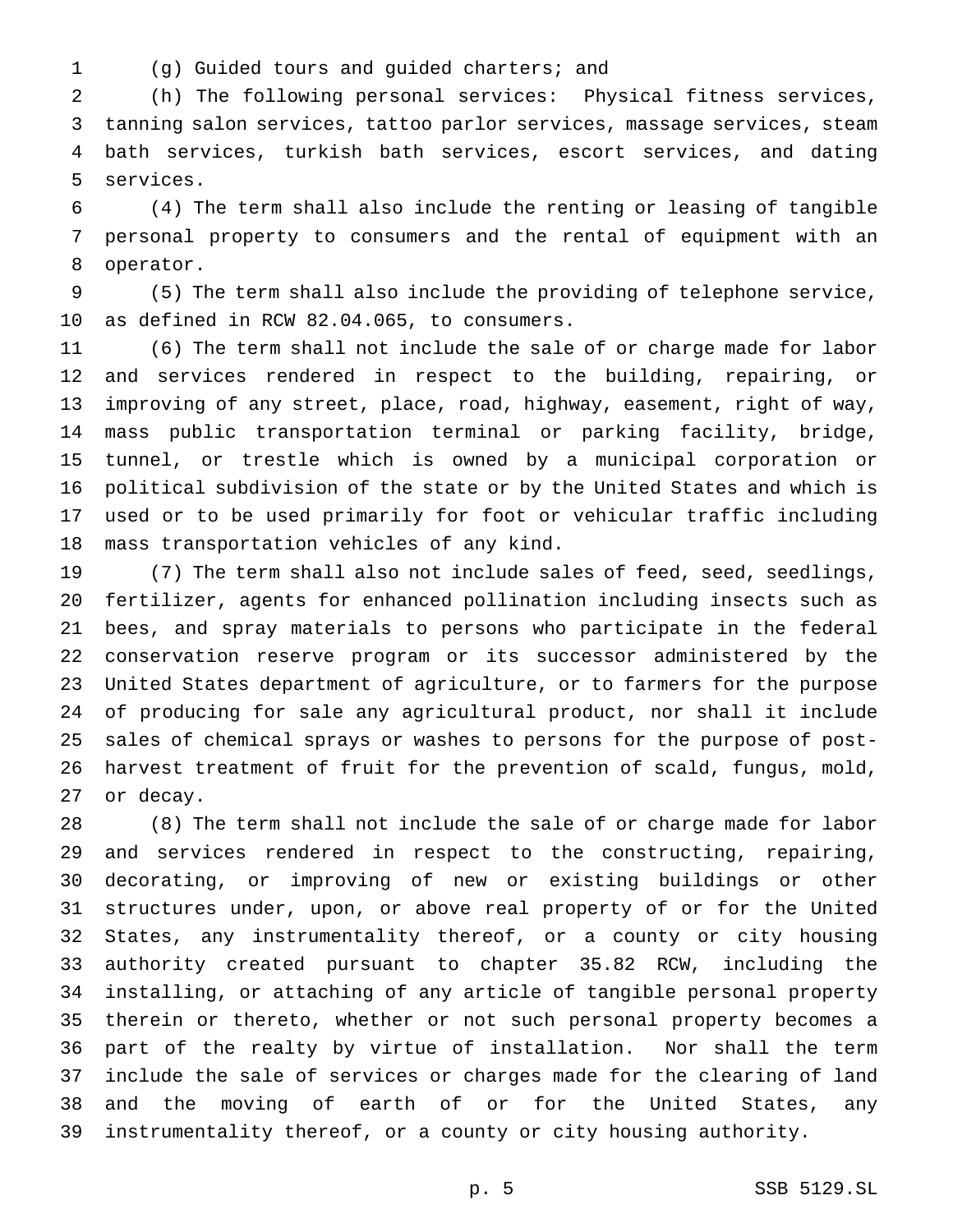NEW SECTION. **Sec. 3.** This act is necessary for the immediate preservation of the public peace, health, or safety, or support of the state government and its existing public institutions, and shall take effect July 1, 1995.